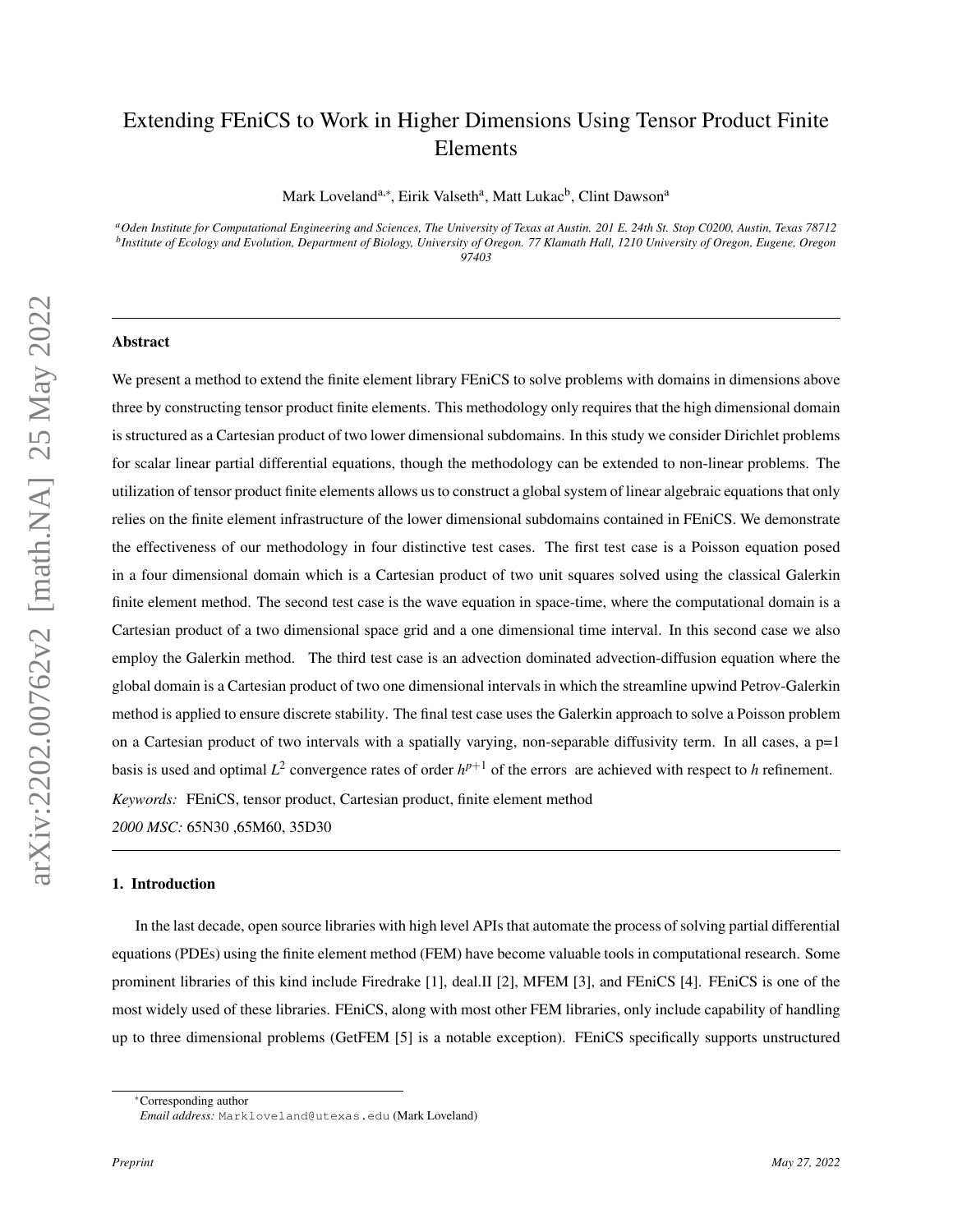meshes with corresponding basis functions in one, two, and three dimensions. Extension of FEniCS to solve problems in higher dimensions is of interest for problems such as spectral wind wave models, spatial population genetics, quantum mechanics, and even 3d space-time problems.

FEniCS does not contain support for fully unstructured meshes in dimensions higher than three. However, at the expense of losing a fully unstructured mesh, a higher dimensional space can be discretized with the available tools in FEniCS if it is the Cartesian product of two lower dimensional (3 or lower) spaces that can themselves be unstructured. It is well known that in a Cartesian product space, a finite element basis can be constructed called the product basis which spans the function space of the full domain  $[6–8]$  $[6–8]$ . This research seeks to use the infrastructure of an FEM library, such as FEniCS, in the lower dimensional spaces to construct a basis for this high dimensional space.

Using FEM to discretize a structured domain via a product basis has been done before without the use of FEM libraries such as FEniCS. In 1978, Banks [\[9\]](#page-13-7) used tensor product finite elements to solve a 2D Poisson problem on a structured grid in order to find a faster solver. In the study, the domain was a Cartesian product between two unit intervals resulting in a uniform square mesh. Banks used the tensor product of two one dimensional quadratic and cubic basis functions to construct the polynomial basis of the full 2D domain. In 1980, Baker performed numerical tests as well as a stability analysis on a tensor product finite method with application to convection-dominated fluid flow problems [\[10\]](#page-13-8). The stability analysis showed the basic algorithm is spatially fourth- order accurate in its most elementary embodiment and the numerical experiments on the convection-dominated model test problems confirmed the basic viability of the developed algorithm, and its tensor product formulation. Recently, Du *et al.* [\[11\]](#page-13-9) used tensor product finite elements to construct a fast solver for an electromagnetics scattering problem of a cavity. In Firedrake [\[1\]](#page-13-0), there exists a capability to create tensor product finite elements only up to three dimensions [\[12\]](#page-13-10). A package built on deal.II called Hyperdeal [\[13\]](#page-14-0) has the capability of creating tensor product finite elements in up to six dimensions. deal.II is different to a library such as FEniCS since deal.II uses quadrilateral elements in two dimensions whereas FEniCS uses triangles. Here, we present a general software framework built on the components of the FEniCS library as well as other open source Python libraries to construct high dimensional meshes and corresponding FE discretizations.

Following this introduction, the general set of problems for which this paper focuses on will be defined and the notation for the product basis will be introduced in Section [2.1.](#page-3-0) Then, a set of four different model problems will be described in detail and the derivation of the system of equations using tensor product finite elements will be shown for each case. The first model problem will be discussed in Section [2.1](#page-3-0) which is an N dimensional Poisson problem where the domain is a Cartesian product between two subdomains of dimension three or less. In Section [2.2](#page-5-0) the second model problem is discussed which is a wave equation where the domain is decomposed as a Cartesian product between space and time. The third model problem is discussed in Section [2.3](#page-6-0) which is an advection dominated advection-diffusion equation where the advection aligns with one of the subdomains, a streamlined upwind Petrov-Galerkin method (SUPG) is formulated for this case. In Section [2.4](#page-8-0) the fourth model problem is discussed which is a Poisson problem in 2d which has a spatially varying diffusivity term that is non-separable. After each system of equations is derived, numerical tests were run using FEniCS for each model problem where specific boundary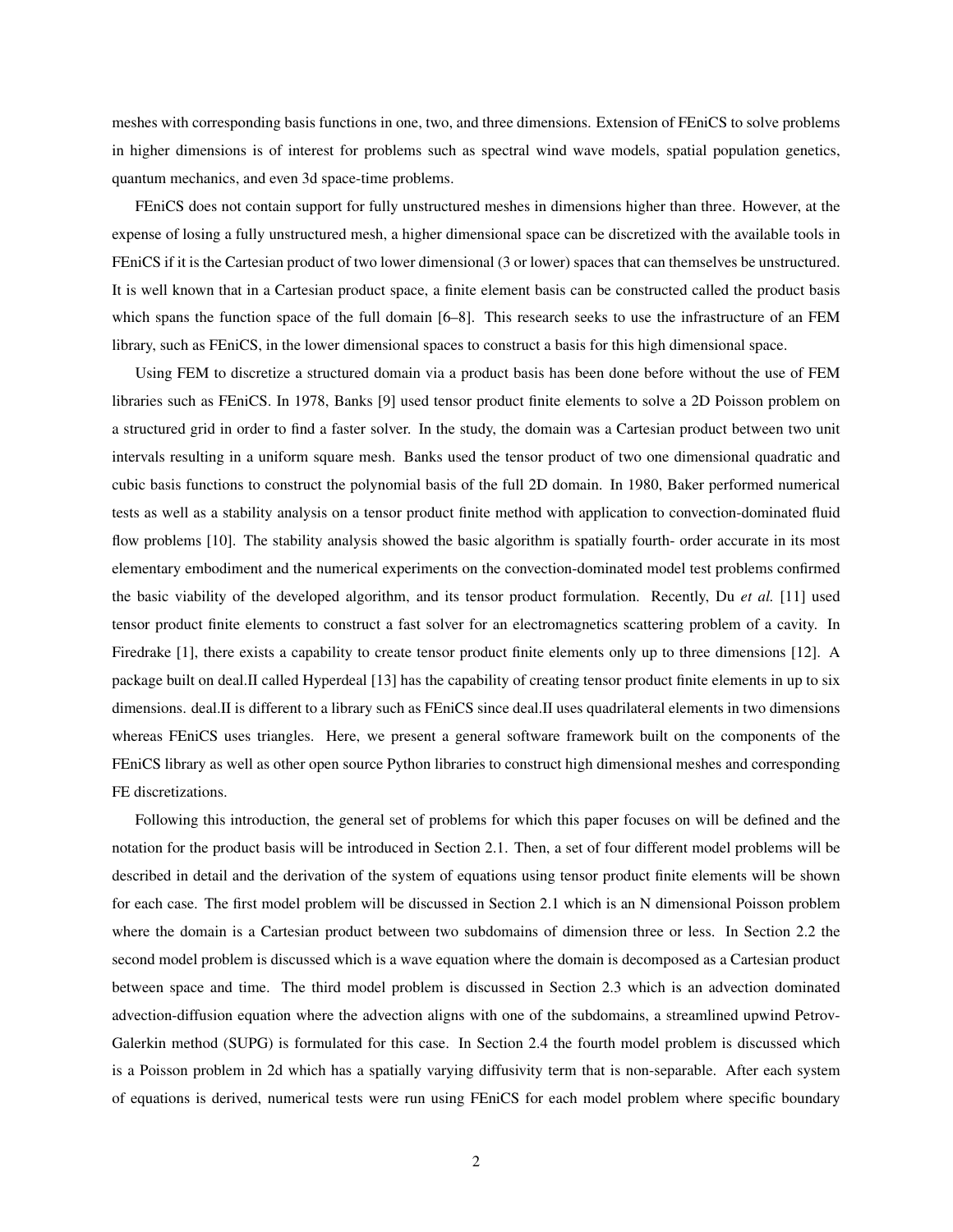conditions were given. For each case, error and convergence rates are tabulated in Section [3.](#page-9-0) Lastly, conclusions and recommendations for future work are given in Section [4.](#page-12-0)

# <span id="page-2-1"></span>2. Methods

To present the proposed methodology and algorithms, we consider the following class of problems, i.e., PDEs:

$$
\mathscr{L}u = f \quad \text{in} \quad \Omega = \Omega_1 \times \Omega_2.
$$

Where  $\mathscr L$  is a linear differential operator, *f* is a forcing function, and the domain  $\Omega$  is defined as a Cartesian product between two lower dimensional Lipschitz domains. For example, if the global domain  $\Omega\subset\mathbb{R}^2$ , then  $\Omega$  can be defined by the Cartesian product of 2 intervals  $\Omega_1 \subset \mathbb{R}$  and  $\Omega_2 \subset \mathbb{R}$ . Hence, we consider general domains of the form  $\Omega = \Omega_1 \times \Omega_2$ , see Figure [1](#page-2-0) for an illustration. FEniCS can discretize up to three dimensional objects, hence, in practice



<span id="page-2-0"></span>Figure 1: Example of a global domain  $\Omega$  that is a Cartesian product of two lower dimensional subdomains  $\Omega_1, \Omega_2$ .

this framework can be used to define domains that are Cartesian products of up to six dimensions. Furthermore, this process can be done iteratively to yield even higher dimensional domains as  $\Omega_1$  itself could be a product of two other spaces and so on. We note that in this presentation, we consider only symmetric functional settings which admit well posed Galerkin FE discrtetization. For the methods described in model Sections [2.1,](#page-3-0) [2.2,](#page-5-0) and [2.3,](#page-6-0)  $\mathscr{L}$  is restricted to linear differential operators that either do not contain functions which depend on domain coordinates or contain functions that are separable. However, it is important to note that a generalization of these methods does apply to operators that contain non-separable functions. The procedure is a bit more complicated and some efficiency is lost since the use of Kronecker products to directly assemble the system as will be seen in Sections [2.1,](#page-3-0) [2.2,](#page-5-0) and [2.3](#page-6-0) is no longer possible but an example implementation is constructed in Section [2.4.](#page-8-0)

It can be shown that if a function *u* is defined on a Cartesian product domain  $\Omega = \Omega_1 \times \Omega_2$  then we can construct a basis of a polynomial space to be used for the FEM by exploiting this underlying geometric structure, see, e.g., [\[6](#page-13-5)[–8\]](#page-13-6). With a basis for a polynomial space for the first lower dimensional subdomain  $\Omega_1$ :

$$
\{\phi_i\}_{i=1}^N,\tag{1}
$$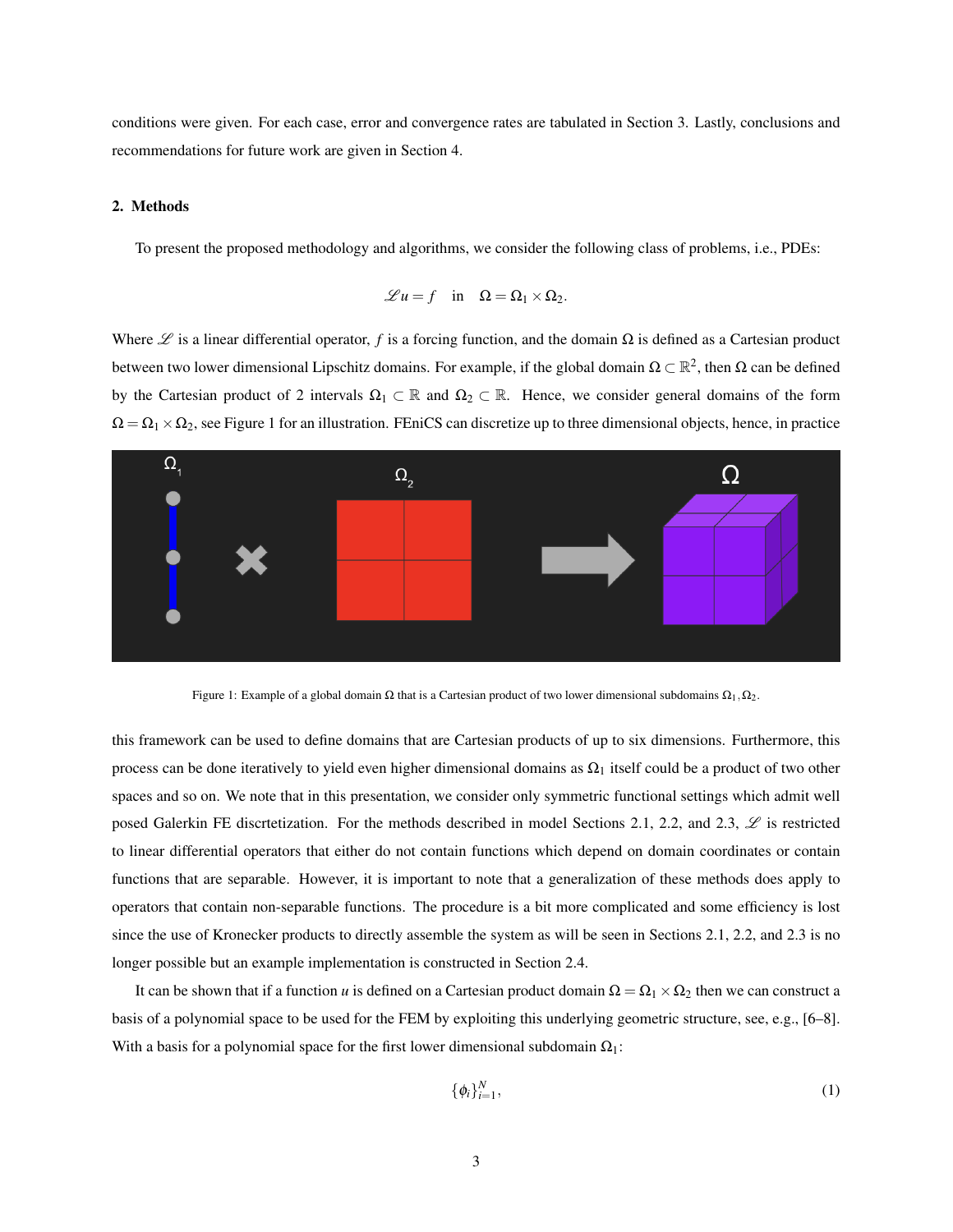and a basis for the second subdomain  $\Omega_2$ :

$$
\{\psi_j\}_{j=1}^M.\tag{2}
$$

The basis for the entire domain can subsequently be constructed and any arbitrary function *u* whose domain is in  $\Omega = \Omega_1 \times \Omega_2$  can be approximated via the product basis:

$$
u \approx \sum_{i=1}^{N} \sum_{j=1}^{M} u_{i,j} \phi_i \psi_j.
$$
 (3)

Note that in the following, we use boldface letters and symbols to denote vector quantities, e.g.,  $dx = dx dy$ .

# <span id="page-3-0"></span>*2.1. Model Problem 1: N dimensional Poisson Equation*

As a first model problem to illustrate the methodology, we consider the Poisson equation:

<span id="page-3-1"></span>
$$
-\Delta u = f \quad \text{in} \quad \Omega,
$$
  
\n
$$
u = u_D \quad \text{on} \quad \partial \Omega,
$$
 (4)

where the source f is in  $L^2(\Omega)$  and the source data  $u_D$  is assumed to be sufficiently regular. Now we will briefly derive the finite element formulation using the Galerkin approach and the product basis. Note, that this derivation is not new and similar derivations can be found in the literature such as the work from Banks [\[9\]](#page-13-7) for example. The derivation is included so it is clear how to implement in an algorithm as well as how the ideas of using tensor product elements will apply to more complex cases. To define the weak formulation for [\(4\)](#page-3-1), multiply both sides with a test function *v* in  $L^2$ (Ω) and integrate over Ω:

<span id="page-3-3"></span>
$$
\int_{\Omega} -\Delta uv \, \mathrm{d}\mathbf{x} = \int_{\Omega} f v \, \mathrm{d}\mathbf{x} \quad \forall v \in L^2(\Omega),\tag{5}
$$

Integrating by parts on the left side (assuming Dirichlet boundary conditions on entire boundary) gives the following weak formulation: find  $u \in \mathcal{U}(\Omega)$  such that

<span id="page-3-2"></span>
$$
\int_{\Omega} \nabla u \cdot \nabla v \, d\mathbf{x} = \int_{\Omega} f v \, d\mathbf{x} \quad \forall \quad v \in \mathcal{V}(\Omega),
$$
\n(6)

where the function space  $\mathcal{V}(\Omega)$  is the Hilbert space with zero trace on the boundary  $H_0^1(\Omega)$  and  $\mathcal{U}(\Omega)$  is  $\mathcal{V}(\Omega)$  with a finite energy lift on the boundary so that the Dirichlet condition  $u = u_D$  is satisfied. The weak formulation in [\(6\)](#page-3-2), and its corresponding discretization is known to be well posed, see, e.g., [\[14\]](#page-14-1).

With a well posed weak formulation at hand, we can discretize this weak form using a finite element basis. In this case, the functional setting dictates the use of a *C* 0 continuous polynomial basis for the classical FEM. Hence, we approximate the trial functions with the product basis:

$$
u \approx \sum_{i=1}^{N} \sum_{j=1}^{M} u_{i,j} \phi_i \psi_j,
$$
 (7)

and the test functions by its product basis:

$$
v \approx \sum_{k=1}^{N} \sum_{l=1}^{M} v_{k,l} \gamma_k \beta_l.
$$
 (8)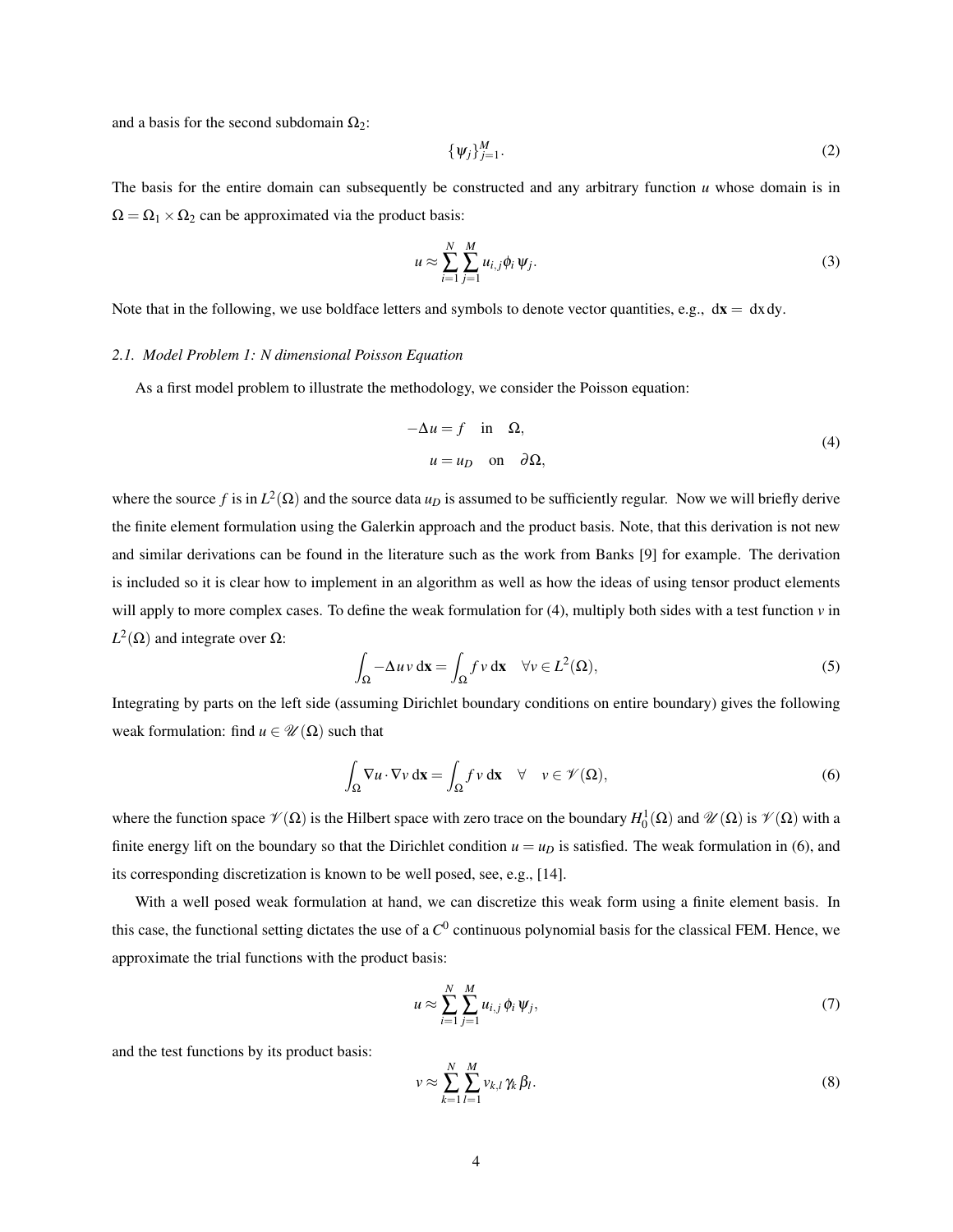The weak form from [\(5\)](#page-3-3) can then be discretized by substitution of the product bases:

$$
\int_{\Omega} (\nabla \sum_{i=1}^N \sum_{j=1}^M u_{i,j} \phi_i \psi_j) \cdot (\nabla \sum_{k=1}^N \sum_{l=1}^M v_{k,l} \gamma_k \beta_l) d\mathbf{x} = \int_{\Omega} f \left( \sum_{k=1}^N \sum_{l=1}^M v_{k,l} \gamma_k \beta_l \right) d\mathbf{x}.
$$
\n(9)

Due to arbitrariness of the test function and the bilinearity of the weak form, this implies the following form:

$$
\sum_{i=1}^{N} \sum_{j=1}^{M} \int_{\Omega} \nabla \left( \phi_i \, \psi_j \right) \cdot \nabla \left( \gamma_k \, \beta_l \right) \, \mathrm{d} \mathbf{x} \, u_{i,j} = \int_{\Omega} f \left( \gamma_k \, \beta_l \right) \, \mathrm{d} \mathbf{x} \, . \tag{10}
$$

This left hand side results in a product between a 4 dimensional and a 2 dimensional tensor  $u_{i,j}$ . Consequently, the 4 dimensional tensor  $A_{ijkl}$  will be of the form:

<span id="page-4-1"></span>
$$
\int_{\Omega} \nabla(\phi_i \psi_j) \cdot \nabla(\gamma_k \beta_l) \, \mathrm{d}\mathbf{x}.\tag{11}
$$

By the product rule we have:

<span id="page-4-0"></span>
$$
\int_{\Omega} \nabla(\phi_i \, \psi_j) \cdot \nabla(\gamma_k \, \beta_l) \, \mathrm{d}\mathbf{x} = \int_{\Omega} (\phi_i \, \nabla(\psi_j) + \psi_j \, \nabla(\phi_i)) \cdot (\gamma_k \, \nabla(\beta_l) + \beta_l \, \nabla(\gamma_k)) \, \mathrm{d}\mathbf{x}.\tag{12}
$$

By construction, the  $\phi$ 's andγ's only vary in the first subdomain  $\Omega_1$  whereas the  $\psi$ 's and  $\beta$ 's only vary in the second subdomain  $\Omega_2$ . Thus, the integral form [\(12\)](#page-4-0) can be simplified. To this end, we use the following notation convention: if the gradient operator on the entire domain  $\Omega$  is  $\nabla$ , define the gradient on the subdomains  $\Omega_1$  and  $\Omega_2$  as  $\nabla_1$ ,  $\nabla_2$ , respectively. Hence, by construction  $\nabla = (\nabla_1, \nabla_2)$ . Rewriting the gradients in [\(12\)](#page-4-0) then gives:

$$
\int_{\Omega} (\phi_i (\nabla_1, \nabla_2) (\psi_j) + \psi_j (\nabla_1, \nabla_2) (\phi_i)) \cdot (\chi (\nabla_1, \nabla_2) (\beta_l) + \beta_l (\nabla_1, \nabla_2) (\gamma_k)) \, d\mathbf{x},
$$
\n
$$
= \int_{\Omega} ((\mathbf{0}, \phi_i \nabla_2 (\psi_j)) + (\psi_j \nabla_1 (\phi_i), \mathbf{0})) \cdot ((\mathbf{0}, \gamma_k \nabla_2 (\beta_l)) + (\beta_l \nabla_1 (\gamma_k), \mathbf{0})) \, d\mathbf{x},
$$
\n
$$
= \int_{\Omega} (\psi_j \nabla_1 (\phi_i), \phi_i \nabla_2 (\psi_j)) \cdot (\beta_l \nabla_1 (\gamma_k), \gamma_k \nabla_2 (\beta_l)) \, d\mathbf{x},
$$
\n
$$
= \int_{\Omega} \nabla_1 (\phi_i) \cdot \nabla_1 (\gamma_k) \psi_j \beta_l + \phi_i \gamma_k \nabla_2 (\psi_j) \cdot \nabla_2 (\beta_l) \, d\mathbf{x}.
$$
\n(13)

Since the domain  $\Omega$  is a Cartesian product of the subdomains  $\Omega_1, \Omega_2$  we can rewrite the last integral in [\(13\)](#page-4-1), as:

<span id="page-4-2"></span>
$$
\int_{\Omega_1} \int_{\Omega_2} \nabla_1(\phi_i) \cdot \nabla_1(\gamma_k) \psi_j \beta_l + \phi_i \gamma_k \nabla_2(\psi_j) \cdot \nabla_2(\beta_l) \, dy \, dx.
$$
 (14)

An application of Fubini's theorem gives:

$$
\int_{\Omega_1} \nabla_1(\phi_i) \cdot \nabla_1(\gamma_k) \, dx \int_{\Omega_2} \psi_j \, \beta_l \, dy + \int_{\Omega_1} \phi_i \, \gamma_k \, dx \int_{\Omega_2} \nabla_2(\psi_j) \cdot \nabla_2(\beta_l) \, dy,
$$
\n(15)

These can be written as Kronecker products of matrices, e.g., stiffness matrices computed with FEniCS. To continue the discussion, we introduce the following notation:

$$
K_{11} = \int_{\Omega_1} \nabla_1 \phi_i \cdot \nabla_1 \gamma_k \, \mathrm{d}x, \quad K_{22} = \int_{\Omega_2} \psi_j \, \beta_l \, \mathrm{d}y,
$$
  

$$
K_{12} = \int_{\Omega_1} \phi_i \, \gamma_k \, \mathrm{d}x, \quad K_{21} = \int_{\Omega_2} \nabla_2 \psi_j \cdot \nabla_2 \beta_l \, \mathrm{d}y,
$$
 (16)

where the first index indicates subdomain (i.e., 1 or 2 in this case) and the second indicates the term from the weak form (1 is the first order operator and 2 the  $0^{th}$  order). Hence, each local matrix  $K_{ij}$  can be constructed independently,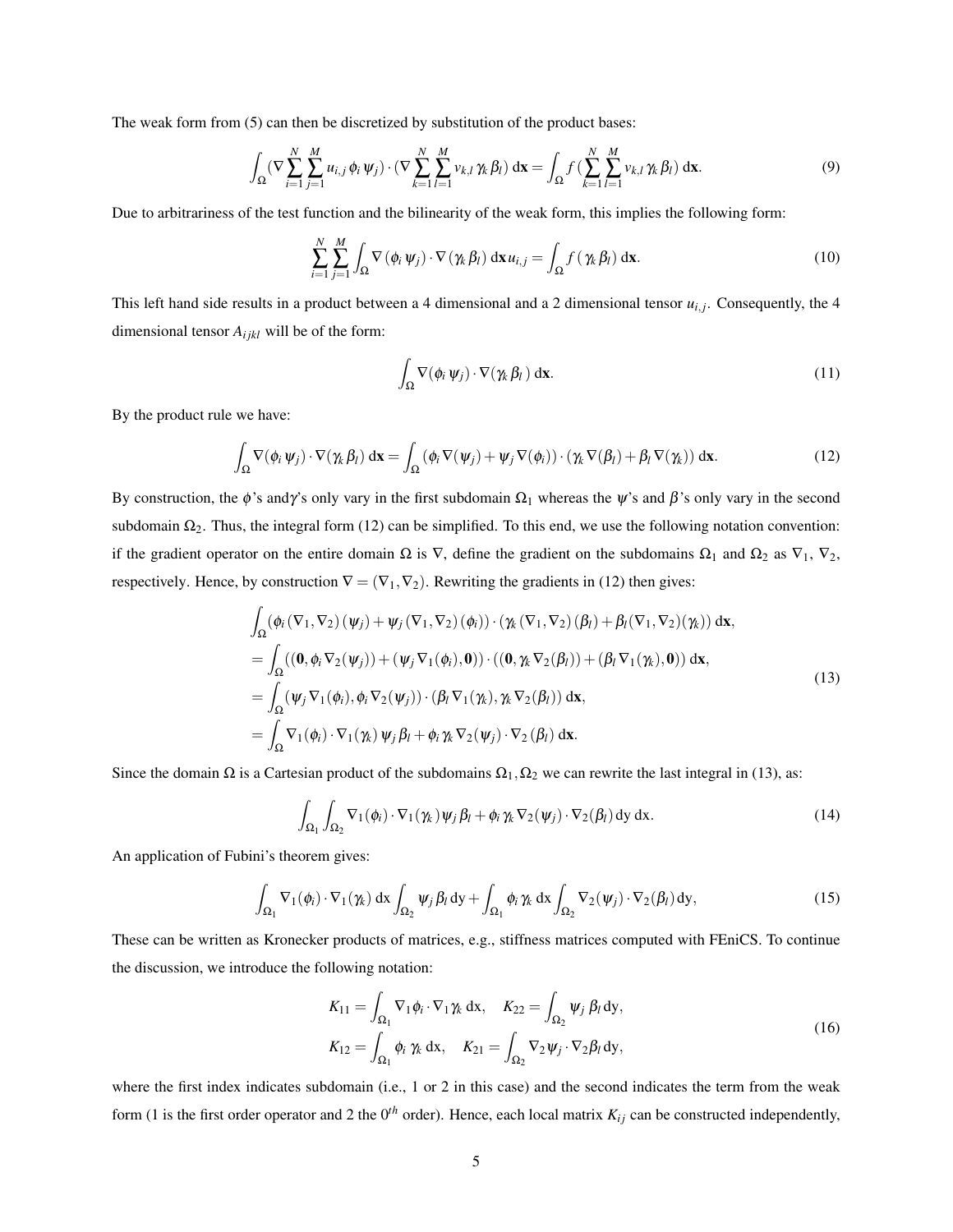and the global stiffness matrix  $A_{ijkl}$  can be defined by the sum of 2 Kronecker products. The Kronecker product allows us to represent the matrix of a 4D tensor by smaller 2D matrices:

$$
A = K_{11} \otimes K_{22} + K_{12} \otimes K_{21}.
$$
 (17)

For an arbitrary forcing function *f* , it is often more convenient to approximate *f* as a member of the solution space. A similar reasoning for the right hand side leads to the following:

$$
\int_{\Omega} f \gamma_k \beta_l \, \mathrm{d} \mathbf{x} \approx \sum_{i=1}^N \sum_{j=1}^M \int_{\Omega_1} \phi_i \, \gamma_k \, \mathrm{d} \mathbf{x} \int_{\Omega_2} \psi_j \, \beta_l \, \mathrm{d} \mathbf{y}, f_{i,j}, \tag{18}
$$

where  $f_{i,j}$  is the pointwise value of  $f$  at each  $i, j$  coordinate in the global space. The forcing vector is consequently defined as:

<span id="page-5-1"></span>
$$
\mathbf{F} = f_{i,j}.\tag{19}
$$

Finally, the entire system of equations becomes:

$$
(K_{11} \otimes K_{22} + K_{12} \otimes K_{21})(\mathbf{U}) = K_{12} \otimes K_{22}\mathbf{F},\tag{20}
$$

where U are the values at all d.o.f in the Cartesian product space for *u*. A subsequent application of boundary conditions to [\(20\)](#page-5-1) leads to the final system of linear algebraic equations.

# <span id="page-5-0"></span>*2.2. Model Problem 2: Arbitrary dimensional Space-Time Wave Equation*

The second model problem we consider is the linear wave equation. We consider this transient problem to highlight the application of this methodology to transient problems where space-time finite elements are employed. Thus, we have the following model problem:

<span id="page-5-2"></span>
$$
\frac{\partial^2 u}{\partial t} - c^2 \Delta u = 0 \quad \text{in} \quad \Omega_T,
$$
  
\n
$$
u = u_D \quad \text{on} \quad \partial \Omega,
$$
  
\n
$$
u = u_{initial} \quad \text{on} \quad \Omega,
$$
\n(21)

where *c* denotes the wave speed. In this problem the space-time domain  $\Omega_T$  is a Cartesian product domain of one, two, or three dimensional spatial domain and a one dimensional temporal domain ( $\Omega_T = \Omega \times (0,T)$ ). Now we will derive the finite element formulation for this problem, again using the Galerkin approach. Note that similar derivations can be found in the literature, see work of Loscher [\[15\]](#page-14-2) for instance. The weak form of [\(21\)](#page-5-2) is obtained by multiplying by a test function and integrating over the entire space-time domain:

<span id="page-5-3"></span>
$$
\int_{\Omega_T} \frac{\partial^2 u}{\partial t} v - c^2 \Delta uv \, \mathrm{d}x \, \mathrm{d}t = 0 \quad \forall \quad v \in L^2(\Omega_T),\tag{22}
$$

and subsequent integration by parts in space and time gives the following weak form. . Find  $u \in \mathcal{U}(\Omega_T)$ :

$$
\int_{\Omega_T} -\frac{\partial u}{\partial t} \frac{\partial v}{\partial t} + c^2 \nabla u \cdot \nabla v \, \mathrm{d} \mathbf{x} \, \mathrm{d} t + \int_{\partial \Omega_T |_{t=T}} \frac{\partial u}{\partial t} v \, \mathrm{d} \mathbf{x} = 0 \quad \forall \quad v \in \mathcal{V}(\Omega_T),\tag{23}
$$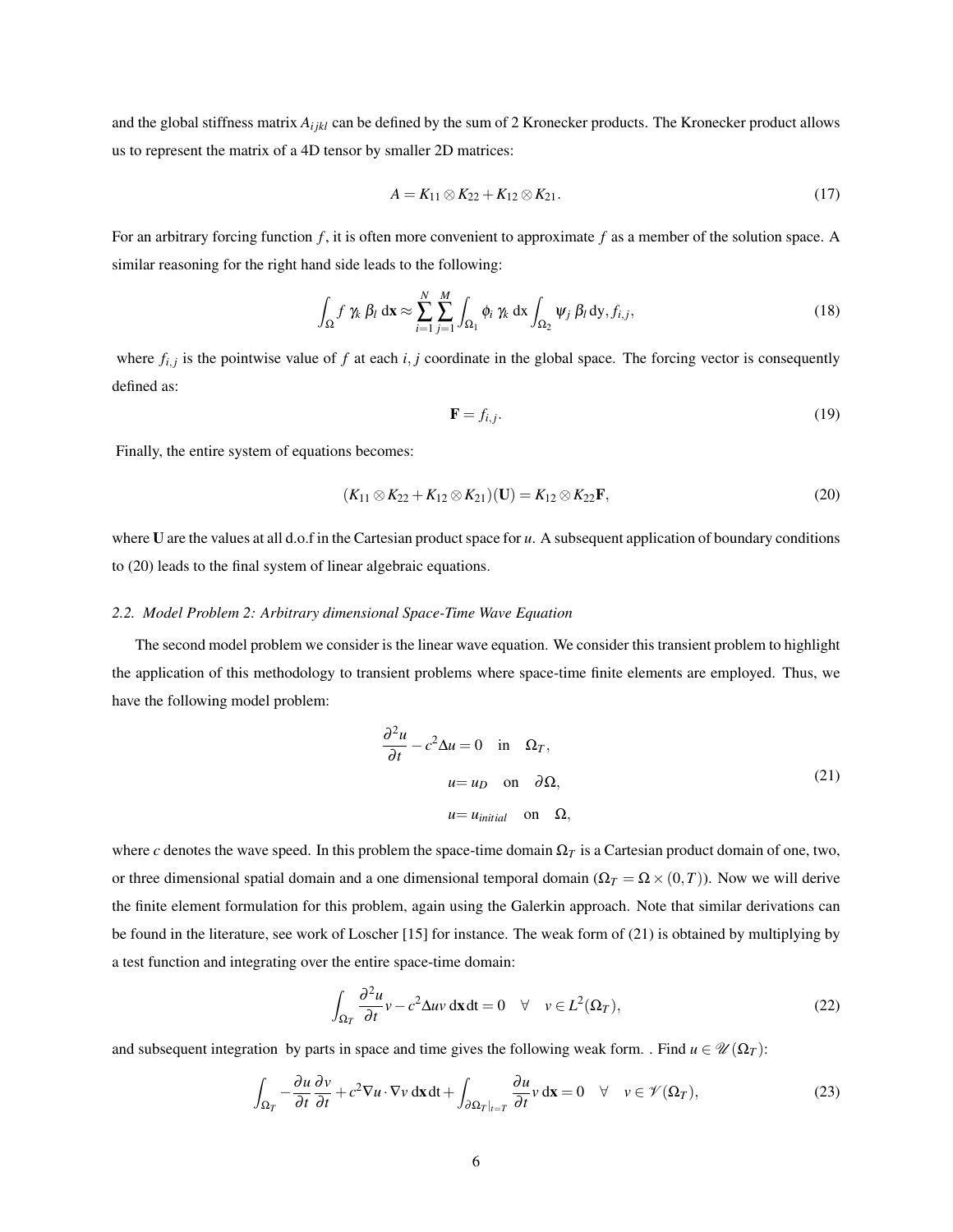where we have applied Dirichlet conditions to the space-time boundary  $\partial \Omega_T$ , except at the final time boundary.  $\mathcal{V}(\Omega_T)$ is the space of all  $H_0^1(\Omega_T)$  functions except on  $\partial \Omega_T|_{t=T}$ , where the trace is an unkown, and  $\mathcal{U}(\Omega_T)$  is the space of all  $H_0^1(\Omega_T)$  plus the trace  $u = u_D$  on  $\partial \Omega_T$  except the aforementioned part of the boundary  $\Omega_T|_{t=T}$ .

The corresponding discretization of [\(23\)](#page-5-3) using a product basis gives a very similar system of equations to the Poisson problem considered in Section [2.1,](#page-3-0) with a slight variation. The term  $K_{21}$  must include additional integrals and becomes:

$$
K_{21} = \int_0^T \frac{\partial \psi_j}{\partial t} \frac{\partial \beta_l}{\partial t} dt - \int_{\partial \Omega_2} \nabla \psi_j \cdot \mathbf{n} \beta_l \, \mathrm{d}s. \tag{24}
$$

Consequently, the global system of equations becomes:

<span id="page-6-1"></span>
$$
(c2K11 \otimes K22 - K12 \otimes K21)U = 0.
$$
 (25)

Finally, application of boundary and initial conditions to [\(25\)](#page-6-1) results in the final system of linear algebraic equations.

# <span id="page-6-0"></span>*2.3. Model Problem 3: SUPG Stabilized Advection Dominated Advection Diffusion Equation*

To highlight the versatility of our approach to consider non-standard FE techniques, we consider a PDE which is known to lead to stability issues in the Galerkin FE setting. Hence, we consider an advection-diffusion PDE in which advection is the dominant:

<span id="page-6-2"></span>
$$
-\kappa \Delta u + \mathbf{b} \cdot \nabla u = f, \text{ on } \Omega
$$
  
 
$$
u = u_D \text{ on } \partial \Omega,
$$
 (26)

where  $\Omega$  is defined as a Cartesian Product of two lower dimensional Lipschitz domains:  $\Omega = \Omega_1 \times \Omega_2$ . By following the standard procedure of deriving integral formulations, we get the corresponding weak form. Note that a similar derivation for a more complex advection problem can be found in the work of Baker [\[10\]](#page-13-8):

$$
\int_{\Omega} \kappa \nabla u \cdot \nabla v + \mathbf{b} \cdot \nabla(u) v dx = \int_{\Omega} f v dx \quad \forall v \in \mathcal{V}(\Omega)
$$
\n(27)

In problems where the advection term dominates the diffusion, that is when Peclet number  $Pe = \frac{L\|\mathbf{b}\|}{\kappa} >> 1$ , where *L* is the characteristic length, the standard Galerkin method applied to [\(27\)](#page-6-2) may result in a discretization that is unstable.

This issue of stability can be overcome by careful design of the FE mesh or through stabilization techniques that ensure satisfaction of the discrete *inf-sup* condition. Here, we consider the SUPG method introduced by Brooks and Hughes [\[16\]](#page-14-3) since it is widely used and has well developed criteria for discrete stability. The SUPG method leads to stable FE discretizations by adjusting the discretized weak form [\(27\)](#page-6-2) with a penalized residual, i.e., find  $u_h \in \mathcal{U}_h(\Omega)$ :

<span id="page-6-3"></span>
$$
\kappa(\nabla u_h, \nabla v_h)_{\Omega} + (\mathbf{b} \cdot \nabla u_h, v_h)_{\Omega} + (\underbrace{-\kappa \Delta u_h + \mathbf{b} \cdot \nabla u_h - f}_{Residual}, \tau(\mathbf{b} \cdot \nabla v_h))_{\Omega} = (f, v_h)_{\Omega} \quad \forall v_h \in \mathscr{V}_h(\Omega),
$$
 (28)

where the trial and test spaces consist of standard piecewise polynomials. Note that when the residual is zero, the stabilization term vanishes, i.e., it is consistent with the weak form [\(27\)](#page-6-2).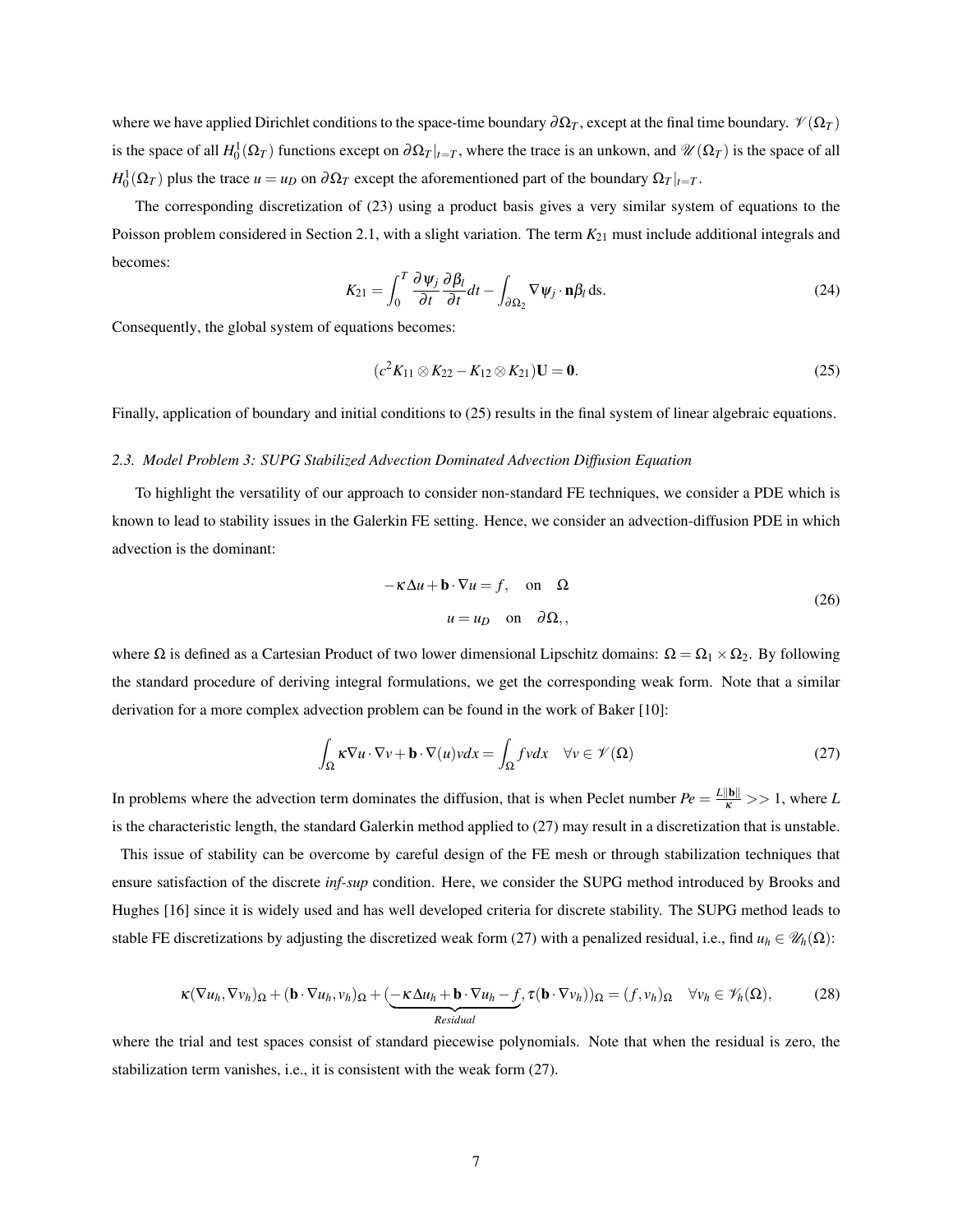As for the preceding model problems, we wish to construct the 4 dimensional tensor  $A_{ijkl}$  using the product bases of the test and trial spaces. Substitution of the product basis into [\(28\)](#page-6-3) gives:

$$
\{\kappa(\nabla(\phi_i \psi_j), \nabla(\gamma_k \beta_l))_{\Omega} + (\mathbf{b} \cdot \nabla(\phi_i \psi_j), \gamma_k \beta_l)_{\Omega} + (-\kappa \Delta(\phi_i \psi_j) + \mathbf{b} \cdot \nabla(\phi_i \psi_j), \tau[\mathbf{b} \cdot \nabla(\gamma_k \beta_l)])_{\Omega}\} u_{i,j} = (f, \gamma_k \beta_l + \tau[\mathbf{b} \cdot \nabla(\gamma_k \beta_l)])_{\Omega}.
$$
 (29)

Application of the product rule gives:

$$
\begin{aligned}\n\{\kappa(\psi_j \nabla \phi_i + \phi_i \nabla \psi_j, \beta_l \nabla \gamma_k + \gamma_k \nabla \beta_l)_{\Omega} + (\mathbf{b} \cdot (\psi_j \nabla \phi_i + \phi_i \nabla \psi_j), \gamma_k \beta_l)_{\Omega} + \\
(-\kappa(\psi_j \Delta(\phi_i) + \phi_i \Delta(\psi_j)) + \mathbf{b} \cdot (\psi_j \nabla(\phi_i) + \phi_i \nabla(\psi_j)), \tau [\mathbf{b} \cdot (\beta_l \nabla(\gamma_k) + \gamma_k \nabla(\beta_l))]]_{\Omega}\} u_{i,j} = \\
(f, \gamma_k \beta_l + \tau [\mathbf{b} \cdot (\beta_l \nabla(\gamma_k) + \gamma_k \nabla(\beta_l))]]_{\Omega},\n\end{aligned}
$$
\n(30)

which we expand using Fubini's theorem and approximate the exact f as a function in the discrete solution space:

$$
\begin{split}\n\{\kappa \left[ (\nabla \phi_i, \nabla \gamma_k)_{\Omega_1} (\psi_j, \beta_l)_{\Omega_2} + (\phi_i, \gamma_k)_{\Omega_1} (\nabla \psi_j, \nabla \beta_l)_{\Omega_2} \right] + (\mathbf{b} \cdot \nabla \phi_i, \gamma_k)_{\Omega_1} (\psi_j, \beta_l)_{\Omega_2} + (\phi_i, \gamma_k)_{\Omega_1} (\mathbf{b} \cdot \nabla \psi_j, \beta_l)_{\Omega_2} - \n\kappa \tau \left[ (\Delta \phi_i, \mathbf{b} \cdot \nabla \gamma_k)_{\Omega_1} (\psi_j \beta_l)_{\Omega_2} + (\Delta \phi_i, \gamma_k)_{\Omega_1} (\psi_j, \mathbf{b} \cdot \nabla \beta_l)_{\Omega_2} + (\phi_i, \mathbf{b} \cdot \nabla \gamma_k)_{\Omega_1} (\Delta \psi_j, \beta_l)_{\Omega_2} + (\phi_i, \gamma_k)_{\Omega_1} (\Delta \psi_j, \mathbf{b} \cdot \nabla \beta_l)_{\Omega_2} \right] + \n\tau \left[ (\mathbf{b} \cdot \nabla \phi_i, \mathbf{b} \cdot \nabla \gamma_k)_{\Omega_1} (\psi_j, \beta_l)_{\Omega_2} + (\mathbf{b} \cdot \nabla \phi_i, \gamma_k)_{\Omega_1} (\psi_j, \mathbf{b} \cdot \nabla \beta_l)_{\Omega_2} + \n(\phi_i, \mathbf{b} \cdot \nabla \gamma_k)_{\Omega_1} (\mathbf{b} \cdot \nabla \psi_j, \beta_l)_{\Omega_2} + (\phi_i, \gamma_k)_{\Omega_1} (\mathbf{b} \cdot \nabla \psi_j, \mathbf{b} \cdot \nabla \beta_l)_{\Omega_2} \right] \mathcal{H}_{i,j} \\
= (\phi_i, \gamma_k)_{\Omega_1} (\psi_j, \beta_l)_{\Omega_2} f_{i,j} + \tau (\phi_i, \mathbf{b} \cdot \gamma_k)_{\Omega_1} (\psi_j, \beta_l)_{\Omega_2} f_{i,j} + \tau (\phi_i, \gamma_k)_{\Omega_1} (\psi_j, \mathbf{b} \cdot \nabla \beta_l)_{\Omega_2} f_{i,j} .\n\end{split} \tag{31}
$$

The discrete weak form in [\(31\)](#page-7-0) can be represented as a global stiffness matrix compromised of the following smaller submatrices:

<span id="page-7-0"></span>
$$
K_{11} = (\nabla \phi_i, \nabla \gamma_k)_{\Omega_1} \quad K_{21} = (\nabla \psi_j, \nabla \beta_l)_{\Omega_2}
$$
  
\n
$$
K_{12} = (\phi_i, \gamma_k)_{\Omega_1} \quad K_{22} = (\psi_j, \beta_l)_{\Omega_2}
$$
  
\n
$$
K_{13} = (\mathbf{b} \cdot \nabla \phi_i, \gamma_k)_{\Omega_1} \quad K_{23} = (\mathbf{b} \cdot \nabla \psi_j, \beta_l)_{\Omega_2}
$$
  
\n
$$
K_{14} = (\Delta \phi_i, \mathbf{b} \cdot \nabla \gamma_k)_{\Omega_1} \quad K_{24} = (\Delta \psi_j, \mathbf{b} \cdot \nabla \beta_l)_{\Omega_2}
$$
  
\n
$$
K_{15} = (\Delta \phi_i, \gamma_k)_{\Omega_1} \quad K_{25} = (\Delta \psi_j, \beta_l)_{\Omega_2}
$$
  
\n
$$
K_{16} = (\phi_i, \mathbf{b} \cdot \nabla \gamma_k)_{\Omega_1} \quad K_{26} = (\psi_j, \mathbf{b} \cdot \nabla \beta_l)_{\Omega_2}
$$
  
\n
$$
K_{17} = (\mathbf{b} \cdot \nabla \phi_i, \mathbf{b} \cdot \nabla \gamma_k)_{\Omega_1} \quad K_{27} = (\mathbf{b} \cdot \nabla \psi_j, \mathbf{b} \cdot \nabla \beta_l)_{\Omega_2}
$$
  
\n
$$
F = f_{i,j}
$$

Then the global system of linear algebraic equations is:

$$
[\kappa(K_{11} \otimes K_{22} + K_{12} \otimes K_{21}) + K_{13} \otimes K_{22} + K_{12} \otimes K_{23} - \kappa \tau(K_{14} \otimes K_{22} + K_{15} \otimes K_{26} + K_{16} \otimes K_{25} + K_{12} \otimes K_{24}) + \tau(K_{17} \otimes K_{22} + K_{13} \otimes K_{26} + K_{16} \otimes K_{23} + K_{12} \otimes K_{27})]U = (K_{12} \otimes K_{22} + \tau(K_{16} \otimes K_{22} + K_{12} \otimes K_{26}))\mathbf{F}.
$$
\n(33)

One advantage of this method is that it is possible to align one subdomain with the velocity vector. In this special case when **b** is only non-zero along one subdomain (e.g.,  $\Omega_2$ ) the above weak form [\(31\)](#page-7-0) reduces to:

<span id="page-7-1"></span>
$$
\{\kappa \left[ (\nabla \phi_i, \nabla \gamma_k)_{\Omega_1} (\psi_j, \beta_l)_{\Omega_2} + (\phi_i, \gamma_k)_{\Omega_1} (\nabla \psi_j, \nabla \beta_l)_{\Omega_2} \right] + (\phi_i, \gamma_k)_{\Omega_1} (\mathbf{b} \cdot \nabla \psi_j, \beta_l)_{\Omega_2} - \kappa \tau \left[ (\Delta \phi_i, \gamma_k)_{\Omega_1} (\psi_j, \mathbf{b} \cdot \nabla \beta_l)_{\Omega_2} + (\phi_i, \gamma_k)_{\Omega_1} (\Delta \psi_j, \mathbf{b} \cdot \nabla \beta_l)_{\Omega_2} \right] \tag{34}
$$

$$
+ \tau \left[ (\phi_i, \gamma_k)_{\Omega_1} (\mathbf{b} \cdot \nabla \psi_j, \mathbf{b} \cdot \nabla \beta_l)_{\Omega_2} \right] \} u_{i,j} = \{ (\phi_i, \gamma_k)_{\Omega_1} (\psi_j, \beta_l)_{\Omega_2} + \tau (\phi_i, \gamma_k)_{\Omega_1} (\psi_j, \mathbf{b} \cdot \nabla \beta_l)_{\Omega_2} \} f_{i,j}.
$$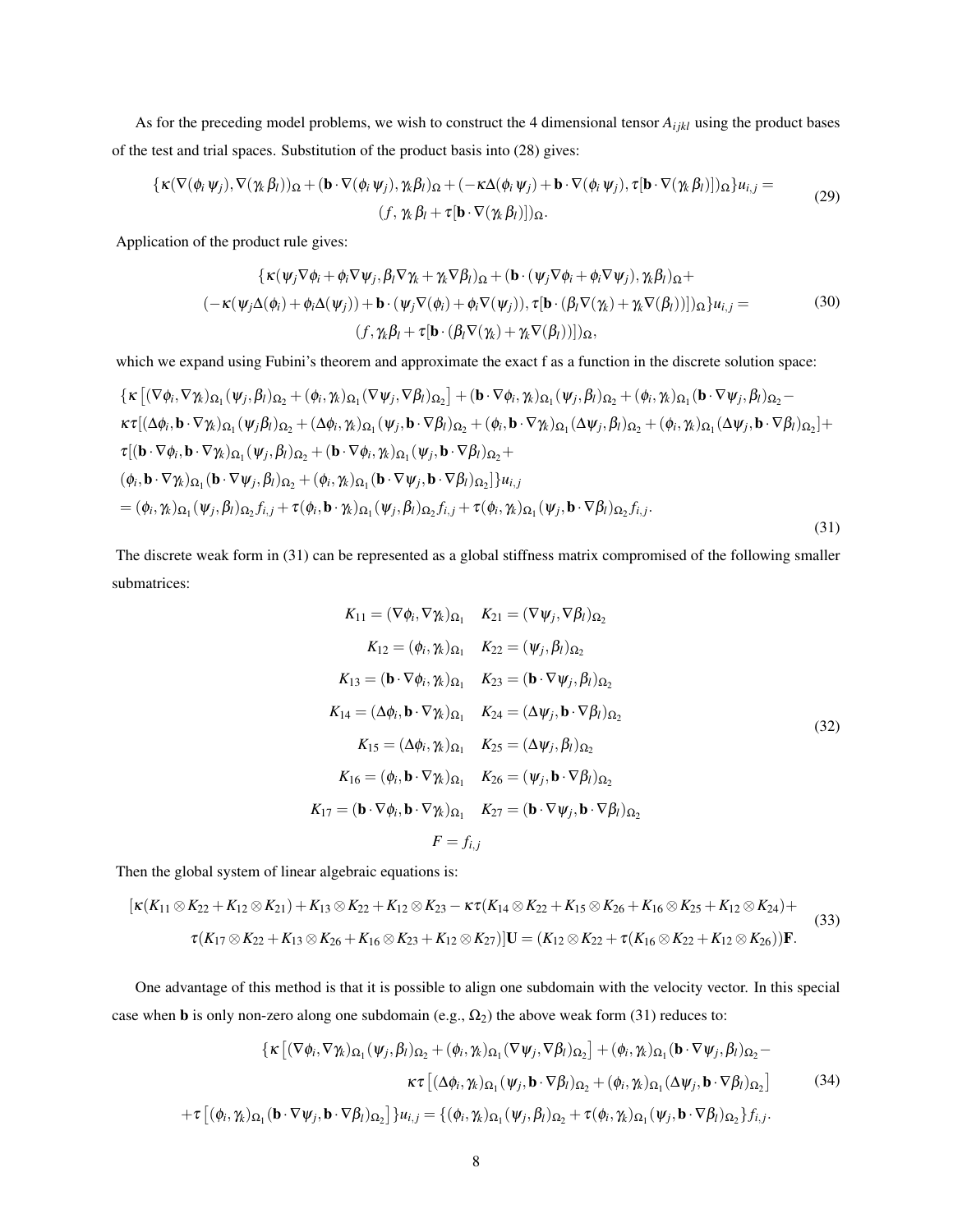Hence, the local matrices are defined:

<span id="page-8-2"></span>
$$
K_{11} = (\nabla \phi_i, \nabla \gamma_k)_{\Omega_1} \qquad K_{21} = (\nabla \psi_j, \nabla w)_{\Omega_2}
$$
  
\n
$$
K_{12} = (\phi_i, \gamma_k)_{\Omega_1} \qquad K_{22} = (\psi_j, \beta_i)_{\Omega_2}
$$
  
\n
$$
K_{13} = (\Delta \phi_i, \gamma_k)_{\Omega_1} \qquad K_{23} = (\mathbf{b} \cdot \nabla \psi_j, \beta_i)_{\Omega_2}
$$
  
\n
$$
K_{24} = (\psi_j, \mathbf{b} \cdot \nabla \beta_i)_{\Omega_2} \qquad K_{25} = (\Delta \psi_j, \mathbf{b} \cdot \nabla \beta_i)_{\Omega_2}
$$
  
\n
$$
K_{26} = (\mathbf{b} \cdot \nabla \psi_j, \mathbf{b} \cdot \nabla \beta_i)_{\Omega_2} \qquad \mathbf{F} = f_{i,j}
$$
\n(35)

substitution into [\(34\)](#page-7-1) yields the global system:

$$
(\kappa K_{11} \otimes K_{22} + \kappa K_{12} \otimes K_{21} + K_{12} \otimes K_{23} - \kappa \tau K_{13} \otimes K_{24} - \kappa \tau K_{12} \otimes K_{25} + \tau K_{12} \otimes K_{26})\mathbf{U} =
$$
\n
$$
(K_{12} \otimes K_{22} + \tau K_{12} \otimes K_{24})\mathbf{F}.
$$
\n(36)

#### <span id="page-8-0"></span>*2.4. Model Problem 4: Poisson Problem with Variable, Non-Separable Diffusivity*

To demonstrate that the methodology can be extended to more complicated settings where the problem is nonseparable we will consider a problem similar to the one from Section [2.1](#page-3-0) but now with a varying diffusion coefficient κ:

<span id="page-8-1"></span>
$$
-\nabla \cdot \kappa \nabla u = f, \quad \text{on} \quad \Omega
$$
  

$$
u = u_D \quad \text{on} \partial \Omega,
$$
 (37)

where κ is a bounded, continuous function of position *x*, but not of the solution variable *u*. The derivation is essentially identical to Section [2.1](#page-3-0) up to [\(14\)](#page-4-2). However, instead of [\(14\)](#page-4-2) we have:

$$
\int_{\Omega_1} \int_{\Omega_2} \kappa \nabla_1 \phi_i \cdot \nabla_1(\gamma_k) \psi_j \beta_l + \phi_i \gamma_k \kappa \nabla_2 \psi_j \cdot \nabla_2 \beta_l \, dy \, dx.
$$
\n(38)

The  $\kappa$  term does not allow for full separability and the resulting Kronecker product structure as seen in previous cases can still construct a global system of equations via the following steps. In this case, the global stiffness matrix will be constructed corresponding to the following rearrangement of the above system:

$$
\int_{\Omega_2} \psi_j \, \beta_l \int_{\Omega_1} \kappa \nabla_1 \phi_i \cdot \nabla_1 \gamma_k \, dx \, dy + \int_{\Omega_2} \nabla_2 \psi_j \cdot \nabla_2 \beta_l \int_{\Omega_1} \kappa \phi_i \, \gamma_k \, dx \, dy. \tag{39}
$$

Notice that the integrals over the domain  $\Omega_1$  are only functions of  $y \in \Omega_2$  since  $\kappa$  is a function of both *x* and *y*. For simplicity we can write:

$$
f_1(y) = \int_{\Omega_1} \kappa(x, y) \nabla_1 \phi_i \cdot \nabla_1 \gamma_k dx \quad f_2(y) = \int_{\Omega_1} \kappa(x, y) \phi_i \gamma_k dx.
$$
 (40)

To construct the global stiffness matrix, the only required task is the evaluation of the integrands in [\(39\)](#page-8-1). This assembly procedure is not as efficient as the cases where the operators are completely separable between subdomains. First, let us denote the number of degrees of freedom in  $\Omega_1 = N_1$  and the number of degrees of freedom in  $\Omega_2 = N_2$ . Furthermore, let us assume the quadrature rule being used only needs the function values at the degrees of freedom. Then, the algorithm can be summarized in the following steps: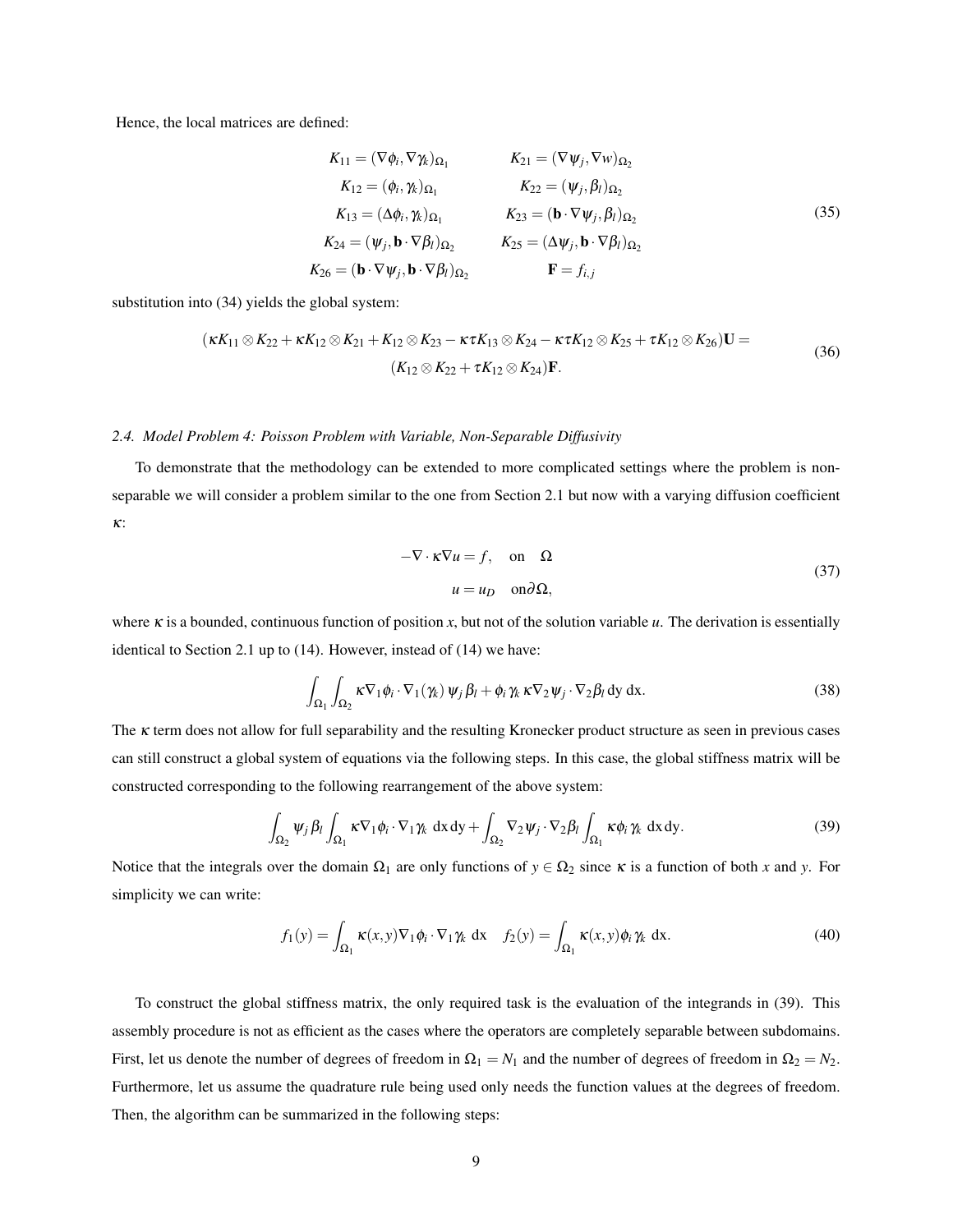- Compute  $f_1$  and  $f_2$  at all degrees pf freedom in the second subdomain  $y_j \in \Omega_2$ . This computation yields a set of *N*<sub>2</sub> sparse matrices of size  $N_1 \times N_1$ . Each sparse matrix represents the value of  $f_1, f_2$  at a fixed point  $y \in \Omega_2$ .
- Evaluate each integral in [\(39\)](#page-8-1) using the evaluations of  $f_1$  and  $f_2$  from the previous step. This results in a global block structured matrix of dimension  $N_1N_2 \times N_1N_2$  where each block will be a sparse  $N_2 \times N_2$  matrix.
- For efficiency, the  $N_2 \times N_2$  blocks only need to be computed for the nonzero entries in each  $N_1 \times N_1$  matrix.
- The right hand side is computed as in Section [2.1](#page-3-0) with the Kronecker product.
- Modify global system to be consistent with boundary conditions where necessary.

# <span id="page-9-0"></span>3. Numerical Verifications

For each of the four problem introduced in Section [2,](#page-2-1) we consider and implement a specific test case in FEniCS. Since all of the above derivations only rely on integration of the subdomains, the implementation in FEniCS is possible without modification of the FEniCS codebase. Detailed tutorials for each of the following test cases are available on GitHub at [https://github.com/Markloveland/FEniCS\\_Tensor\\_Product\\_Demos.git](https://github.com/Markloveland/FEniCS_Tensor_Product_Demos.git) in the form of Jupyter notebooks. To verify the developed framework, we investigate the *h*−convergence properties of the implemented methods by consideration of the rate of convergence of the FE solutions. The test and trial spaces in all cases consist of continuous Lagrange polynomials of degree 1. To do this for each test case, the *L* <sup>∞</sup> and *L* 2 error norms are computed as the grids are uniformly refined. The  $L^{\infty}$  is computed as:

$$
||e||_{L^{\infty}} = \max_{i,j \in N} |u_{exact}(x_i) - u_{i,j}|,
$$
\n(41)

where *N* is the set that contains the indices for all  $i, j$  nodes, while  $L^2$  error is computed as:

$$
||e||_{L^2} = \sqrt{\int_{\Omega} (u_{exact} - u)^2 dx}.
$$
 (42)

The convergence rates between successive refinement steps are then computed as:

$$
\text{rate}_n = \frac{\ln(e_{n-1}/e_n)}{\ln(d_{n-1}/d_n)},\tag{43}
$$

where *n* denotes the  $n^{th}$  level of refinement and  $d_n$  is the diameter of the element at the  $n^{th}$  refinement level. For all of the finite element discretizations presented hereafter, we expect convergence rates to be close to 2 which is the optimal rate of convergence for Galerkin FE discretizations using linear polynomials, see, e.g.,Chapter 5 of the classical text by Carey and Oden [\[17\]](#page-14-4).

# *3.1. Case 1: 4-D Poisson Equation*

We first consider the Poisson PDE in the high dimensional space of order four. We define the computational domain as a tensor product between two unit squares, i.e.,  $\Omega = ((0,1) \times (0,1)) \times ((0,1) \times (0,1))$ . We select the forcing function defined as  $f = 4\pi^2 u_{exact}$  and the exact solution as  $u_{exact} = \prod_{i=1}^4 sin(\pi x_i)$ , where  $x_i$  is a coordinate in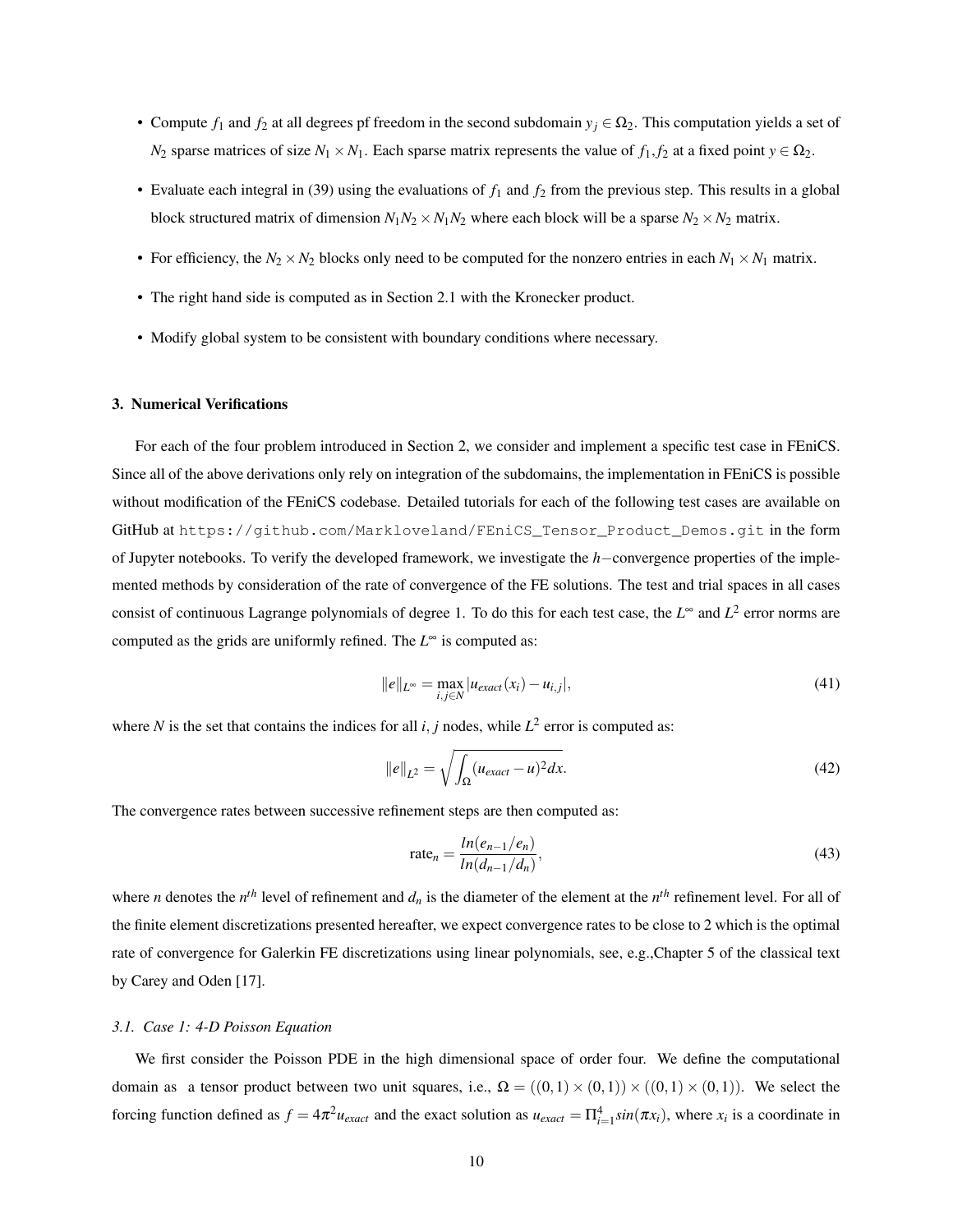the domain Ω. In Table [1,](#page-10-0) the convergence data for the four dimensional Poisson problem is listed. Note that the convergence of the FE solution is optimal, as the rate of convergence of the root mean square error (RMSE) and *l*<sup>∞</sup> norm approaches  $\mathscr{O}(h^{p+1})$ .

| rable 1. Error estimation results for the 4D I bisson problem. |       |              |                   |             |            |  |
|----------------------------------------------------------------|-------|--------------|-------------------|-------------|------------|--|
| dofs                                                           | h     | $L_{\infty}$ | $L_{\infty}$ rate | $L^2$       | $L^2$ rate |  |
| 256                                                            | 0.333 | $1.40E-01$ - |                   | 5.62E-02    |            |  |
| 1296                                                           | 0.200 | 7.88E-02     | $-1.13$           | $2.32E-02$  | 1.73       |  |
| 2401                                                           | 0.167 | $6.55E-02$   | - 1.01            | $1.65E-02$  | 1.88       |  |
| 4096                                                           | 0.143 | 4.50E-02     | 2.44              | $1.22 - 02$ | 1.91       |  |
| 6561                                                           | 0.125 | 3.76E-02     | 1.34              | 9.47E-03    | 1.94.      |  |
|                                                                |       |              |                   |             |            |  |

<span id="page-10-0"></span>Table 1: Error estimation results for the 4D Poisson problem.

# *3.2. Case 2: 2D Space-Time Wave Equation*

As a verification of the space-time wave model problem [\(21\)](#page-5-2), we select the space-time domain as the Cartesian product of a unit square spatial domain  $\Omega$  and an interval time domain, i.e.,  $\Omega_T = ((0,1) \times (0,1)) \times (0,T)$ . The wave propagation speed is  $c = 1$  and we consider a manufactured solution  $u_{exact} = sin(x - ct) + sin(y - ct)$ . This solution is used to ascertain boundary and initial conditions needed to solve the resulting system of equations. In Table [2,](#page-10-1) the convergence results are presented along with the time interval element size, denoted by dt, and the space-time CFL number. The RMSE is observed to converge at the expected optimal rate, whereas the *l*<sup>∞</sup> error exhibits a reduced rate for the finer meshes.

| dofs       | h     | dt   | <b>CFL</b> | rable $\mathcal{L}$ . Results for the wave opace Thine problem.<br>$L_{\infty}$ |            | $L_{\infty}$ rate $L^2$ error | $L^2$ rate |
|------------|-------|------|------------|---------------------------------------------------------------------------------|------------|-------------------------------|------------|
| <b>200</b> | 0.250 | 0.14 | 0.57       | 2.25E-04                                                                        | $\sim$ $-$ | 7.80E-05                      | -          |
| 1215       | 0.125 | 0.07 | 0.57       | 5.06E-05                                                                        | 2.22       | 1.75E-05                      | 2.15       |
| 3718       | 0.083 | 0.05 | 0.57       | $2.53E-0.5$                                                                     | 1.71       | 7.77E-06                      | 2.01       |
| 8381       | 0.063 | 0.04 | 0.57       | 1.31E-05                                                                        | 2.27       | 4.27E-06                      | 2.08       |

<span id="page-10-1"></span>Table 2: Results for the Wave Space-Time problem.

#### *3.3. Case 3: SUPG Stabilized Advection Dominated Advection Diffusion Equation*

As a final numerical verification, we consider a special case of advection dominated advection diffusion equation. In particular, we consider the case in which the advection acts in a single direction aligned with a coordinate axis, see [\(36\)](#page-8-2). We consider a case where the domain Ω is a tensor product of 2 unit intervals:  $\Omega = (0,1) \times (0,1)$ , diffusivity constant  $\kappa = \frac{1}{100}$ , and advection vector is  $\mathbf{b} = (0, 1)$ . The analytic solution in this case is inspired by the work of Egger and Schöberl [\[18\]](#page-14-5):

$$
u_{exact} = (-4(x-0.5)^2 + 1) \left[ y + \frac{e^{\frac{1}{k} \cdot b_y \cdot y} - 1}{1 - e^{\frac{1}{k} \cdot b_y}} \right],
$$
 (44)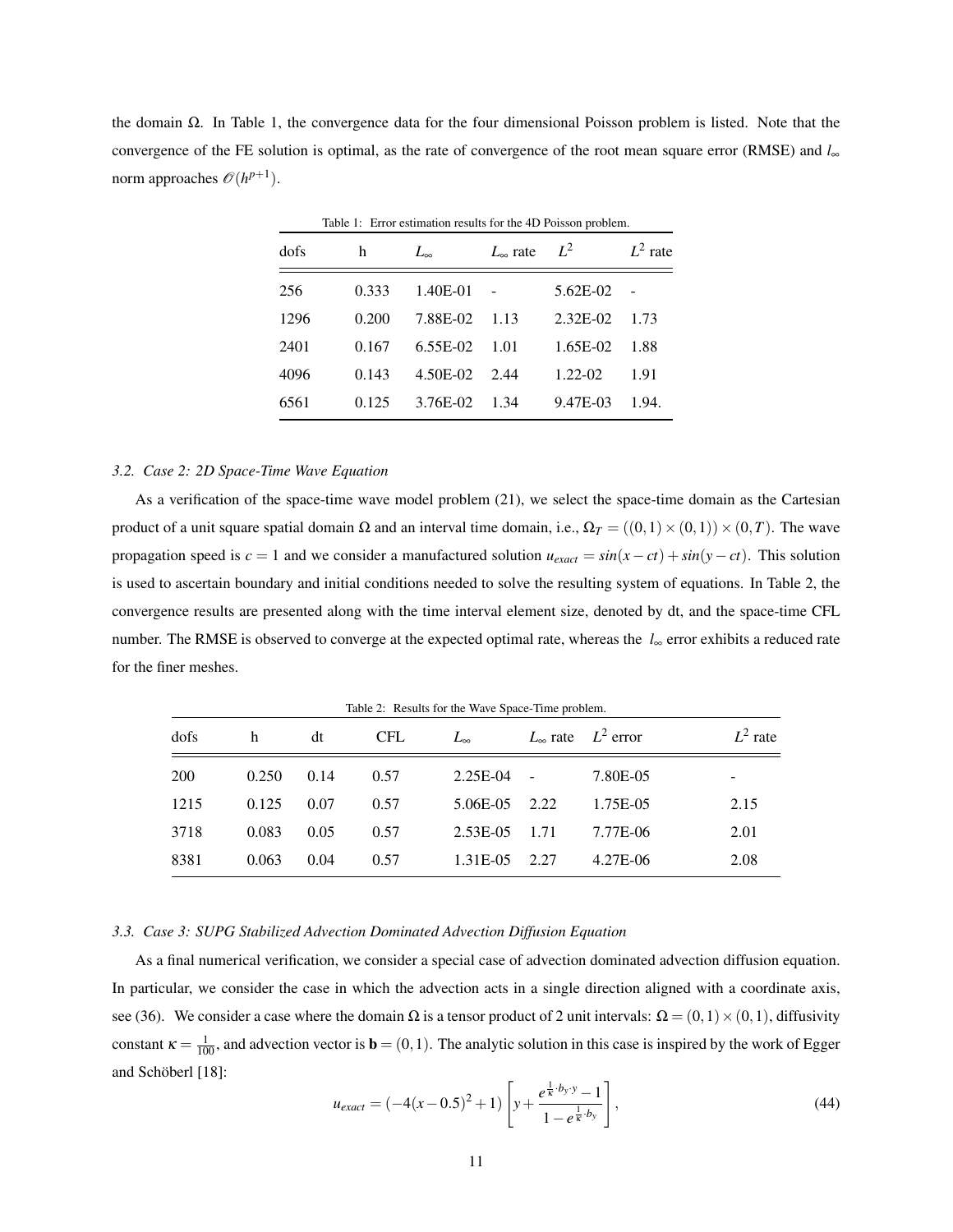which implies that the forcing term must be  $f = -\kappa \Delta u_{exact} + \mathbf{b} \cdot \nabla u_{exact}$  and we enforce the corresponding homogeneous Dirichlet on the boundary ∂Ω. In Figures [3,](#page-11-0) and [2,](#page-11-1) we show the approximate FE solution and the analytic solution, respectively. As expected, the SUPG stabilization results in a stable solution at this relatively coarse FE mesh. In Table [3,](#page-11-2) the convergence results for this final case are presented. Both the RMSE and *l*<sup>∞</sup> error converge at the expected optimal rates.

| dofs | h        | $L_{\infty}$ | $L_{\infty}$ rate | $L^2$       | $L^2$ rate |
|------|----------|--------------|-------------------|-------------|------------|
| 1089 | 0.03125  | 5.10E-04     |                   | 2.75E-04    |            |
| 4225 | 0.015625 | 1.44E-04     | 1.83              | 7.75E-05    | 1.83       |
| 4761 | 0.014703 | 1.28E-04     | 1.91              | $6.90E-0.5$ | 1.92       |
| 5329 | 0.013889 | 1.15E-04     | 1.91              | 6.18E-05    | 1.93       |

<span id="page-11-2"></span>Table 3: Error estimation results for advection dominated advection diffusion problem.



<span id="page-11-1"></span>Figure 2: Analytic solution to Case 3 projected onto FE mesh with 289 dofs.



<span id="page-11-0"></span>Figure 3: Cartesian product FE solution to Case 3 at 289 dofs.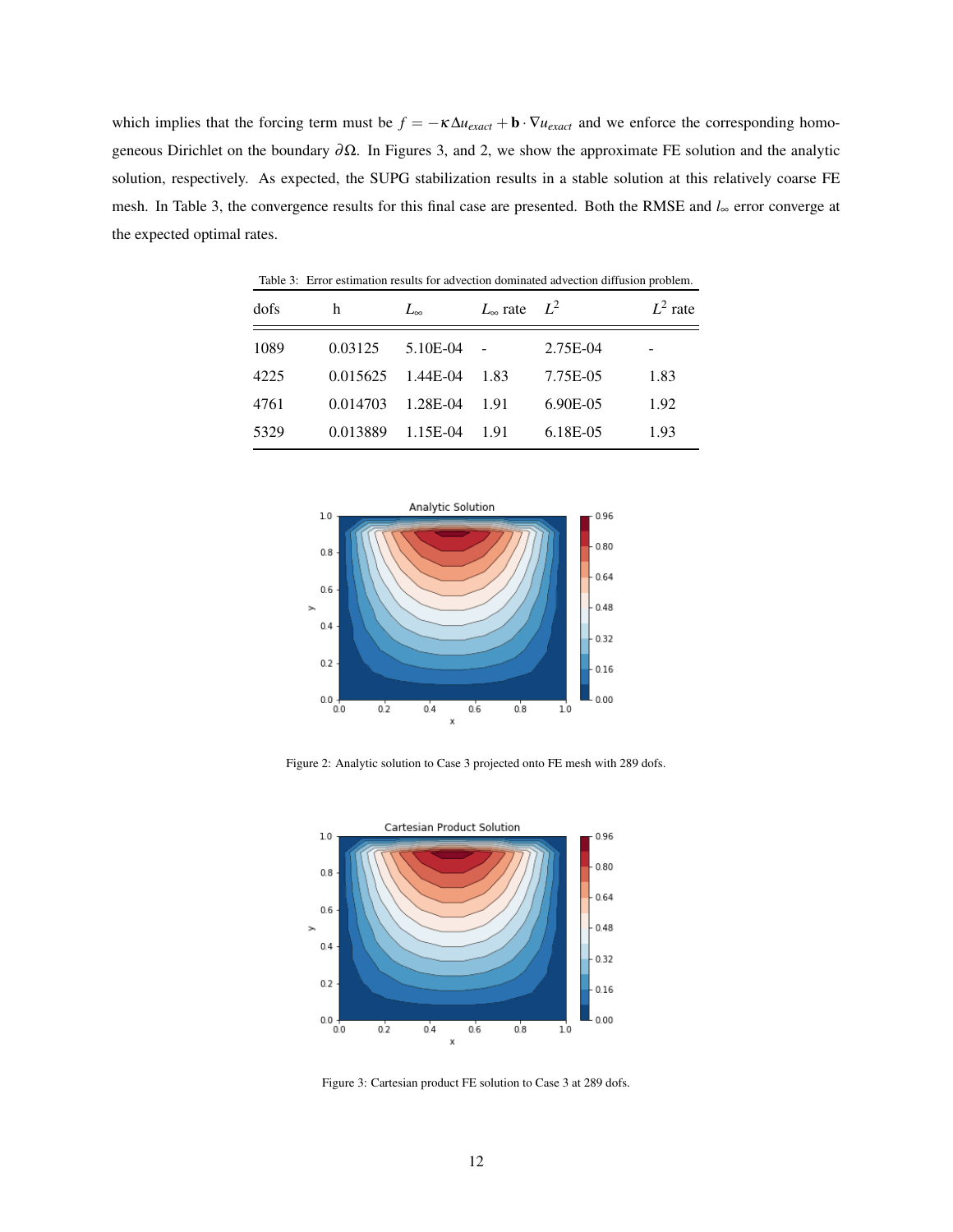#### *3.4. Case 4: Poisson Equation with Variable Coefficient*

We consider problem 4 from Section [2.4](#page-8-0) with the following set up: the domain is a Cartesian product of two unit intervals  $\Omega = (0,1) \times (0,1)$ . The coefficient  $\kappa$  is a non-separable scalar function  $\kappa = e^{\alpha xy}$  where  $\alpha = 1$ . The right hand side is set to  $f = 2\alpha^2(x^2 + y^2)e^{2\alpha xy}$  and the analytic solution is  $u = e^{\alpha(xy)}$ . The boundary conditions are Dirichlet on the entire boundary and set to the exact solution. In Table [4](#page-12-1) we present the corresponding convergence results and note that the convergence rates for both  $L^{\infty}$  and  $L^2$  errors are optimal at 2.

| dofs | h       | $l_{\infty}$ | $l_{\infty}$ rate | $L^2$    | $L^2$ rate |
|------|---------|--------------|-------------------|----------|------------|
| 25   | 0.25    | 7.34E-03     |                   | 3.96E-03 |            |
| 81   | 0.125   | 1.72E-03     | 2.09              | 9.11E-04 | 2.12       |
| 289  | 0.0625  | 4.18E-04     | 2.04              | 2.23E-04 | 2.03       |
| 1089 | 0.03125 | 1.04E-04     | 2.01              | 5.53-05  | 2.01       |

<span id="page-12-1"></span>Table 4: Error estimation results for the Poisson problem with a variable coefficient.

# <span id="page-12-0"></span>4. Conclusions

In this paper, we have introduced and implemented tensor product FE routines for high dimensional problems in FEniCS. This methodology allows us to extend the FEniCS library to domains with more than three dimensions so long as they are a Cartesian product of subdomains three or lower. To verify the developed methodology, we consider four test cases utilizing classical and stabilized FE methods. For each test case, we observe the expected convergence to the analytic solutions with respect to grid refinement was demonstrated in both the *L*<sup>2</sup> and *L*<sup>∞</sup> norms.

We consider only linear PDEs here since this allowed for the explicit construction of a single linear system of algebraic equations. Hence, future studies should investigate potential extensions to nonlinear PDEs. Additionally, the global system of equations was solved naively by explicitly constructing the global stiffness matrix and inverting. However, the global matrix is sparse with highly structured blocks which should allow for faster solvers that would greatly reduce run time. We refer to existing works [\[9,](#page-13-7) [19,](#page-14-6) [20\]](#page-14-7), where related problems were considered and leave the consideration of such solvers for future studies. Further extensions to mixed FE methods, such as those discussed in the book by Brezzi *et al.* [\[21\]](#page-14-8). Finally, FE methods utilizing with discontinuous test/trial spaces could be considered due to their extensive use in engineering applications. Furthermore, full integration of this method into the FEniCS API would be valuable for both simplicity of future implementations as well as for performance.

#### 5. Acknowledgements

Author Loveland has been supported by the CSEM Fellowship from the Oden Institute at the University of Texas at Austin. Authors Loveland, Valseth, and Dawson have been supported by the United States National Science Foundation - NSF PREEVENTS Track 2 Program, under NSF Grant Number 1855047 and the Department of Homeland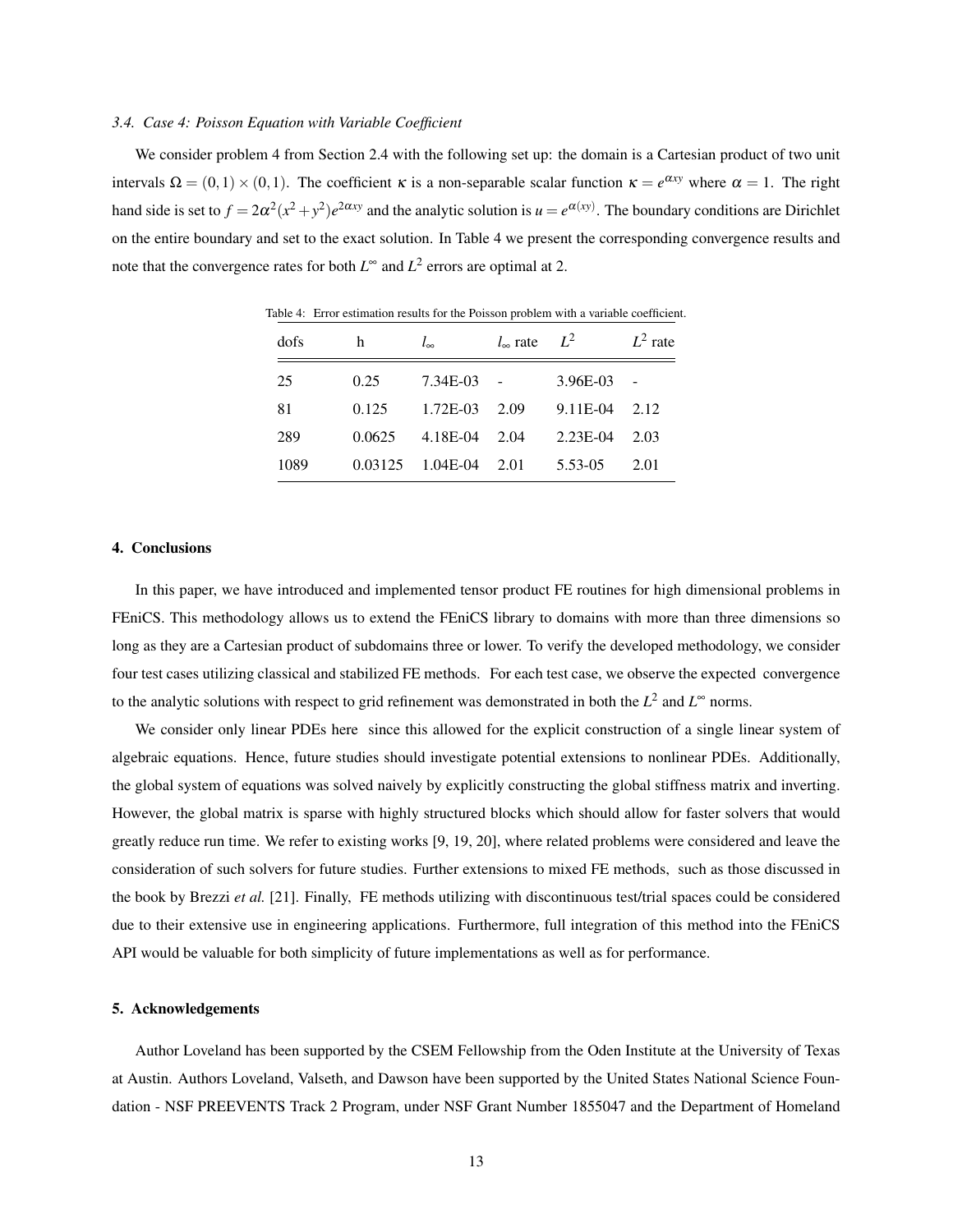Security Coastal Resilience Center research project "Accurate and Fast Wave Modeling and Coupling with ADCIRC". Author Lukac has been supported by the University of Oregon. The authors would also like to thank the reviewers of this manuscript for their time and thoughtful suggestions.

# References

- <span id="page-13-0"></span>[1] F. Rathgeber, D. A. Ham, L. Mitchell, M. Lange, F. Luporini, A. T. McRae, G.-T. Bercea, G. R. Markall, P. H. Kelly, Firedrake: automating the finite element method by composing abstractions, ACM Transactions on Mathematical Software (TOMS) 43 (3) (2016) 1–27.
- <span id="page-13-1"></span>[2] W. Bangerth, R. Hartmann, G. Kanschat, deal. ii—a general-purpose object-oriented finite element library, ACM Transactions on Mathematical Software (TOMS) 33 (4) (2007) 24–es.
- <span id="page-13-2"></span>[3] R. Anderson, J. Andrej, A. Barker, J. Bramwell, J.-S. Camier, J. Cerveny, V. Dobrev, Y. Dudouit, A. Fisher, T. Kolev, et al., Mfem: A modular finite element methods library, Computers & Mathematics with Applications 81 (2021) 42–74.
- <span id="page-13-3"></span>[4] M. Alnæs, J. Blechta, J. Hake, A. Johansson, B. Kehlet, A. Logg, C. Richardson, J. Ring, M. E. Rognes, G. N. Wells, The fenics project version 1.5, Archive of Numerical Software 3 (100) (2015).
- <span id="page-13-4"></span>[5] Y. Renard, K. Poulios, Getfem: Automated fe modeling of multiphysics problems based on a generic weak form language, ACM Transactions on Mathematical Software (TOMS) 47 (1) (2020) 1–31.
- <span id="page-13-5"></span>[6] S. C. Brenner, L. R. Scott, L. R. Scott, The mathematical theory of finite element methods, Vol. 3, Springer, 2008.
- [7] A. Quarteroni, R. Sacco, F. Saleri, Numerical mathematics, Vol. 37, Springer Science & Business Media, 2010.
- <span id="page-13-6"></span>[8] A. Ern, J.-L. Guermond, Theory and practice of finite elements, Vol. 159, Springer Science & Business Media, 2013.
- <span id="page-13-7"></span>[9] R. E. Bank, Efficient algorithms for solving tensor product finite element equations, Numerische Mathematik 31 (1) (1978) 49–61. [doi:10.1007/BF01396013](https://doi.org/10.1007/BF01396013).
- <span id="page-13-8"></span>[10] A. Baker, M. Soliman, On the accuracy and efficiency of a finite element tensor product algorithm for fluid dynamics applications, Computer Methods in Applied Mechanics and Engineering 27 (2) (1981) 215–237. [doi:](https://doi.org/https://doi.org/10.1016/0045-7825(81)90150-X) [https://doi.org/10.1016/0045-7825\(81\)90150-X](https://doi.org/https://doi.org/10.1016/0045-7825(81)90150-X).
- <span id="page-13-9"></span>[11] K. Du, W. Sun, X. Zhang, Arbitrary high-order c0 tensor product Galerkin finite element methods for the electromagnetic scattering from a large cavity, Journal of Computational Physics 242 (2013) 181–195. [doi:https:](https://doi.org/https://doi.org/10.1016/j.jcp.2013.02.015) [//doi.org/10.1016/j.jcp.2013.02.015](https://doi.org/https://doi.org/10.1016/j.jcp.2013.02.015).
- <span id="page-13-10"></span>[12] A. T. McRae, G.-T. Bercea, L. Mitchell, D. A. Ham, C. J. Cotter, Automated generation and symbolic manipulation of tensor product finite elements, SIAM Journal on Scientific Computing 38 (5) (2016) S25–S47.